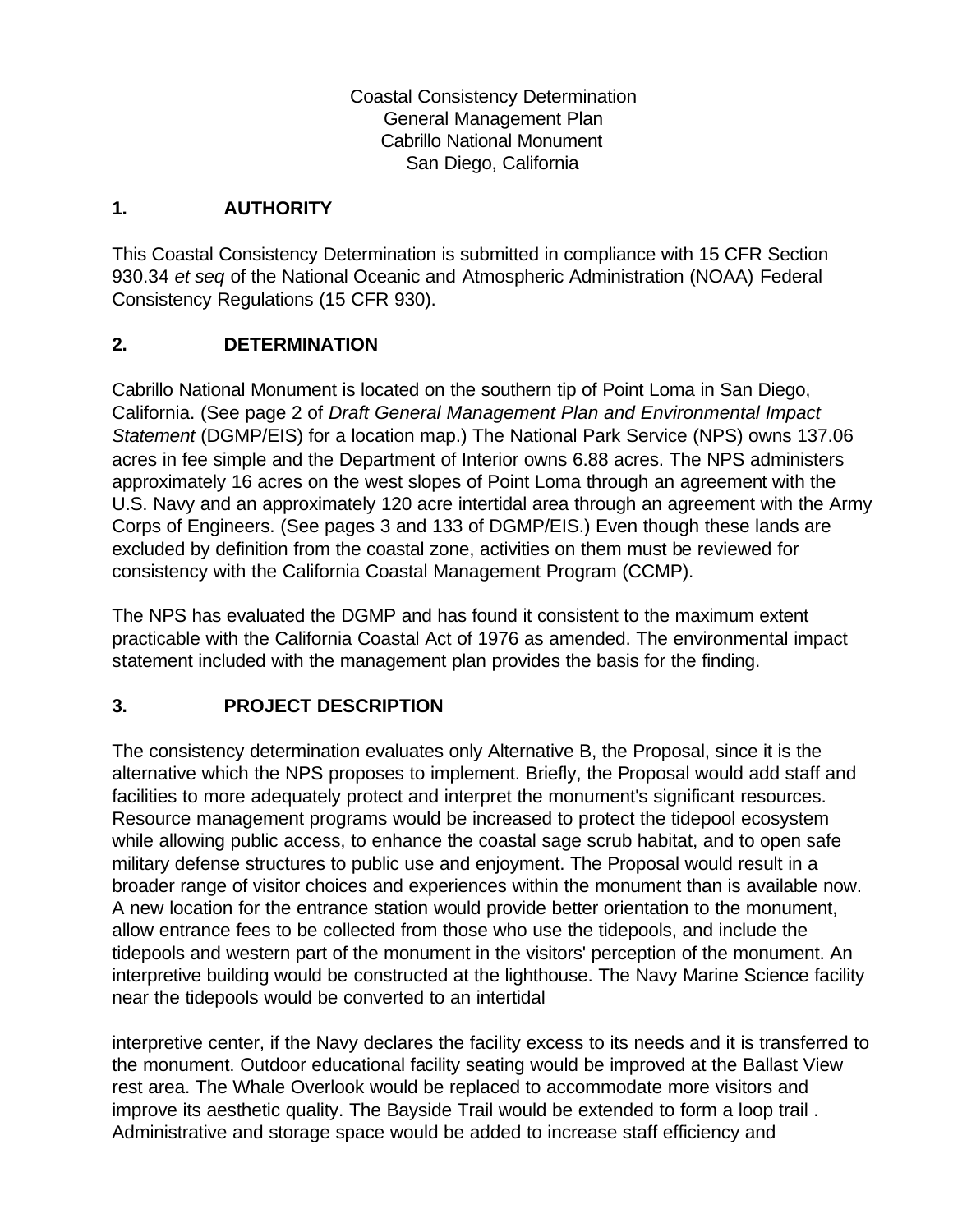effectiveness and to better care for museum artifacts and resources. (A tabular summary of the proposal appears on pages v-xi and the proposal is discussed an illustrated on pages 24-49 of the DGMP/EIS.)

## **4. CONSISTENCY WITH PROVISIONS OF THE CALIFORNIA COASTAL ACT**

## **ARTICLE 2, PUBLIC ACCESS**

Access to the coastal zone within Cabrillo National Monument is provided via Cabrillo and Gatchell Roads. A parking lot and two scenic overlooks offer a total of 77 parking spaces. Currently, the public can visit the shoreline and tidepools without passing the entrance station. Since the tidepools are among the best-preserved in the southern California area, they are a popular attraction. However, they are a fragile resource, impacted by excessive visitor use (pp. 84-85). The Proposal intends to manage public access to protect resources. As part of that intent, the Proposal includes the relocation of the entrance station so that those visiting the tidepools will pass through the entrance station and become aware that the tidepools are a part of the monument. This step would include tidepool visitors in the fee collection process.

Our analysis suggests that fee collection will not unduly restrict public access. The park entry fee of \$4 per vehicle includes a seven-day pass. An annual pass costs \$10. In nearby shoreline areas, parking meters cost \$1 per hour with a two hour limit. State and local public facilities also charge entry or parking fees. The fee to enter Cabrillo National Monument is an entrance fee to all areas within the monument which covers an equivalent of four hours at a parking fee site and can be used at no additional cost for seven days.

The Proposal suggests other methods of managing visitor use to protect the tidepools (p. 26). Any new strategy to limit peak visitor use would be tested against the results of the 5-year baseline study to determine if the approach increased protection of the tidepool ecosystem.

The Proposal also includes development of an intertidal interpretive center in facilities currently owned and used by the U.S. Navy (p.26). One intent of developing the interpretive center would be to more effectively introduce visitors to the fragile nature of the intertidal area before they enter the tidepool area. Should these facilities become excess to the Navy and the NPS were able to implement this plan, a consistency determination would be prepared for that specific development.

In sum, the GMP is consistent with public access provisions of the California Coastal Resources Planning and Management Policies by proposing to manage public access related to 'the capacity of the site to sustain use" and 'the fragility of the natural resources" (Section 30214).

#### **ARTICLE 3, RECREATION**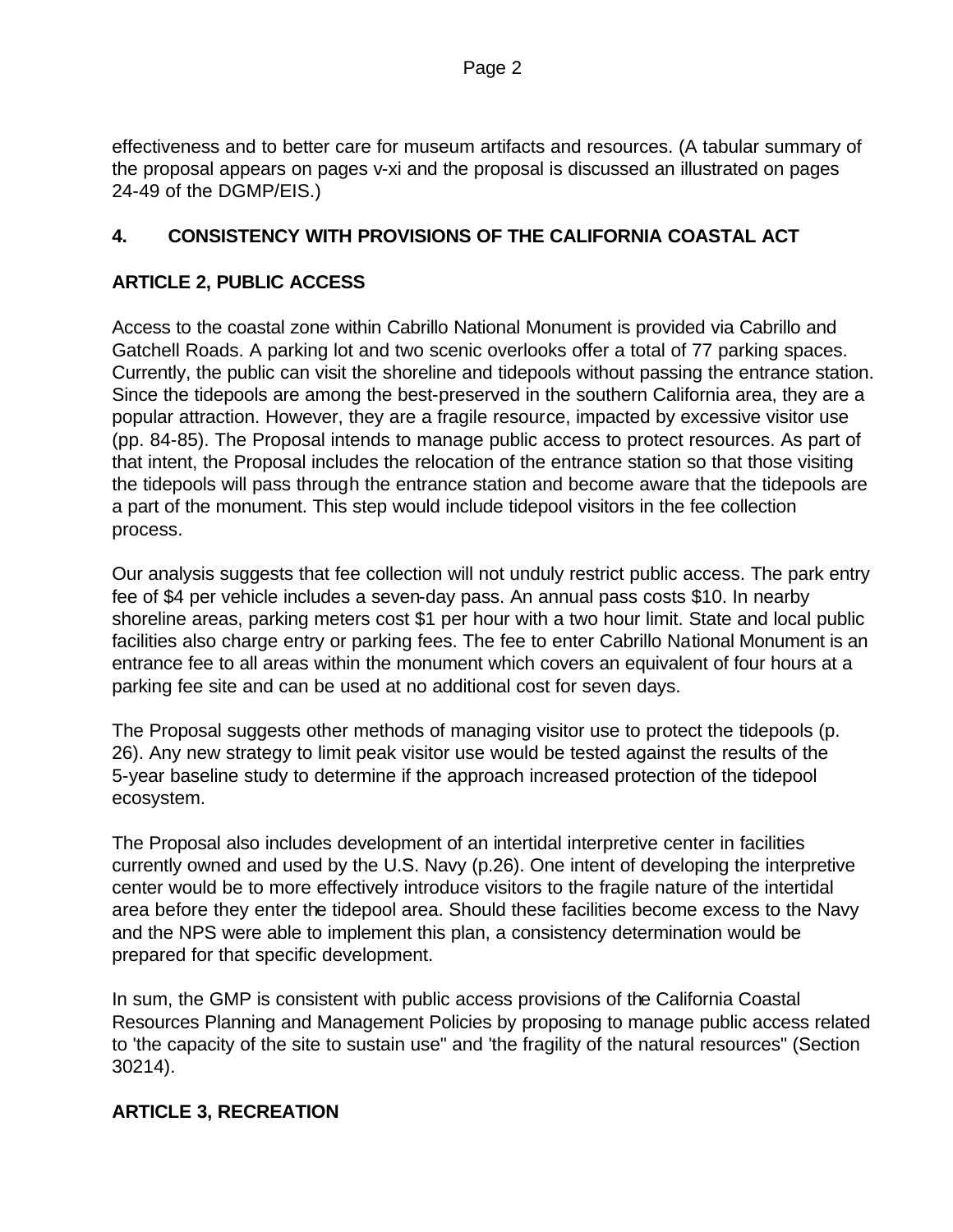Page 3

In fulfillment of the NPS mission, the NPS protects the coastal zone within Cabrillo NM for public enjoyment and education. The GMP is consistent with the recreation provisions of the California Coastal Resources Planning and Management Policies. (Recreation resources of the monument are described on page 7.) Cabrillo NM attracts an average of 1.5 million visitors per year (page 89) and is considered one of San Diego's prime visitor attractions.

## **ARTICLE 4, MARINE ENVIRONMENT**

The NPS proposes to "manage visitor use patterns and activities to protect, preserve, and restore the tidepools as possible to a healthy, functioning ecosystem, allowing Visitors to experience and learn without harming the resource." (p. 17) The strategies to implement this objective are described on page 26, the tidepool environment is described on page 84, and the environmental consequences of the proposal are presented on page 100.

Because the GMP proposes to maintain, enhance, and where possible, restore marine resources and to control run-off and other impacts to the marine environment, it is consistent with the marine environment provisions of the California Coastal Resources Planning and Management Policies.

# **ARTICLE 5, LAND RESOURCES**

The NPS proposes to "preserve, restore, and protect native vegetation within the monument and the adjacent Point Loma Ecological Reserve through the use of specific management strategies." (p. 17) Strategies are described on page 21 under the No Action Alternative, which describes the baseline NPS approach to vegetation and habitat management, and also on page 22 for the Proposal. Vegetation communities and habitat are described on pages 84-89 and the environmental consequences of the proposal are presented on pages 100-102. Because the GMP proposes to protect habitat values and to prevent impacts which would degrade sensitive habitat areas, it is consistent with the land resources provisions of the California Coastal Resources Planning and Management Policies.

# **ARTICLE 6, DEVELOPMENT**

Views to, from, and within the monument are critical concerns of the NIPS. The 1992 visitor use survey indicates that the majority of visitors come to Cabrillo National Monument to enjoy the views (P. 91). Concern for views from the monument was a part of all alternatives for management (p. 17). Views from the monument cause the NPS concern for adjacent development such as expansion of the Point Loma Wastewater Treatment Plant to the northwest (p. 27). The NPS is equally concerned about views to the monument from the tidepool area and all surrounding waters.

The GMP proposes several developments: relocation of the entrance station, addition of an administration building and storage building, changes to the lighthouse landscape and addition of a lighthouse interpretation building, a new whale overlook structure, improvements to the Ballast View rest area, extension of the Bayside Trail to form a loop, and conversion of the